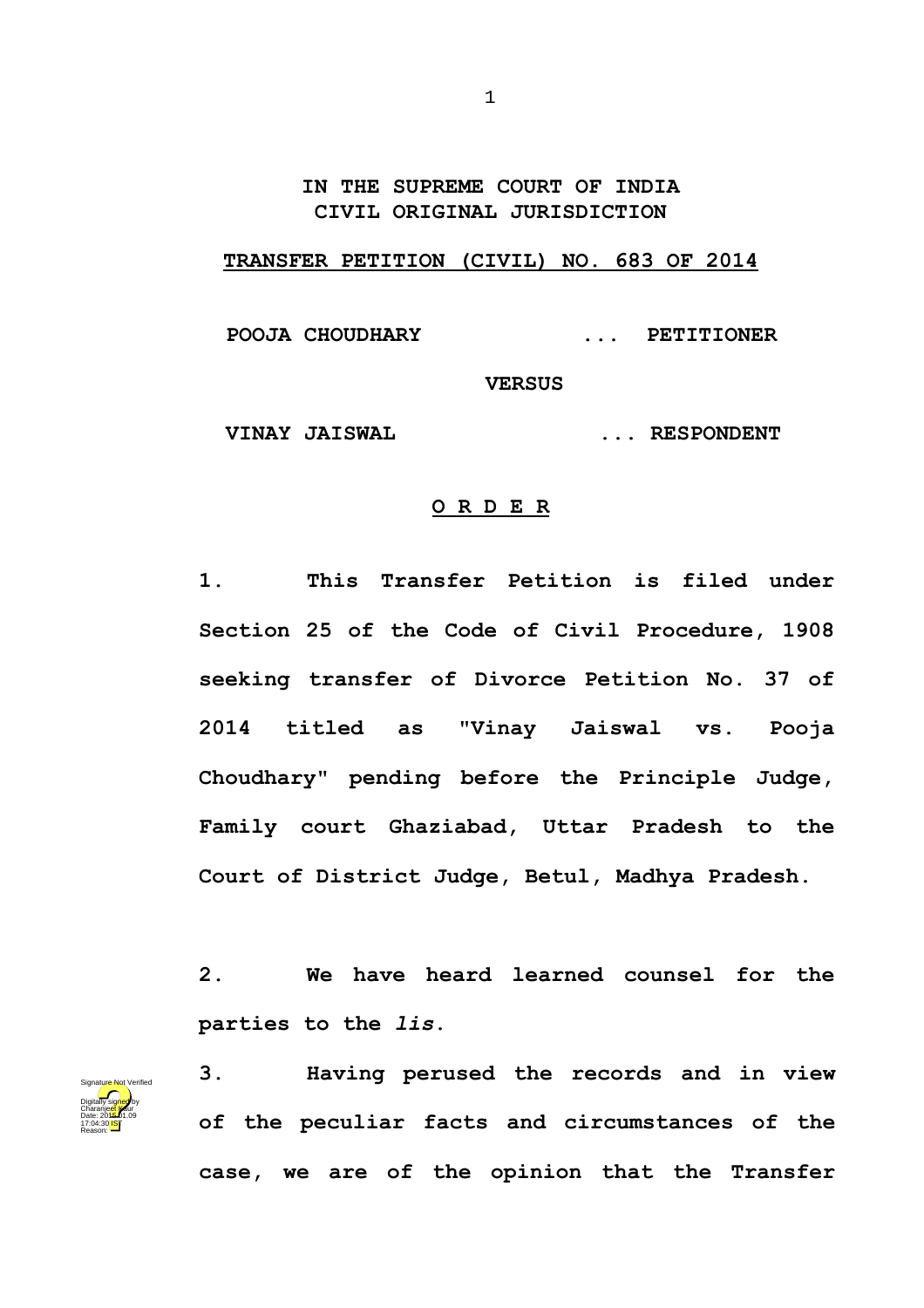**Petition being devoid of any merit, deserves to be dismissed and is dismissed accordingly.**

**Ordered accordingly.**

**......................CJI. [ H. L. DATTU ]**

**.......................J. [ A.K. SIKRI ]** 

**NEW DELHI; JANUARY 08, 2015.**